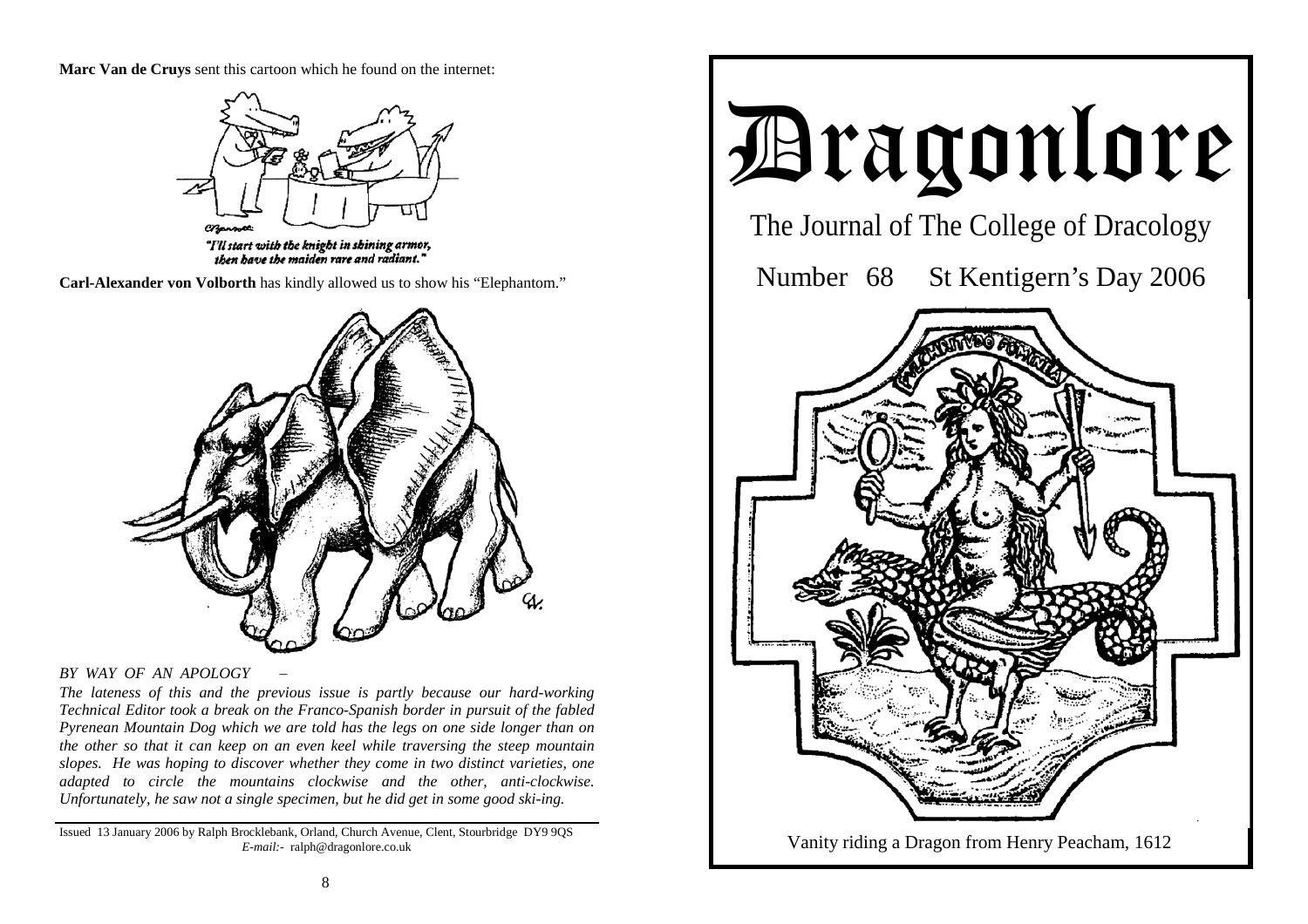

#### **The College of Dracology for the Study of Fabulous Beasts**

*We welcome new member Jan Keuzenkamp.* 

The picture on the cover, which carries the motto PULCHRITUDO FOMINEA, possibly meaning "The allure of beauty," is taken from Henry Peacham's book of 1612 entitled *Minerva Britanna, or a Garden of Heroical Devices.* He explained the fashionable cult of emblems as the "wish to feede at once both the minde and the eie by expressing mystically and doubtfully our disposition…" This particular emblem was apparently one used in the rather extravagant decoration of a room in the house of John Hobart, the second Earl of Buckinghamshire, along with the Hobart arms and symbols of the five senses and so on, and was kindly sent in as a cutting from a handbook for visitors to the house. This device seems to carry the warning that if you rely too much on worldly charms, you may be risking the dragon of destruction.

Saint Kentigern, known also as Mungo (darling), is believed to have been born in Lothian in Scotland, and to have been a hermit-monk and missionary who was consecrated as the first bishop of the Britons of Strathclyde. He was driven away by persecution and as a result became a missionary, first in Cumbria and, later, perhaps in North Wales. He eventually returned to Glasgow where he again served as bishop, died in 612 or thereabouts, and was buried.

 His emblems, a ring and a salmon, are displayed on the heraldic arms of Glasgow (both diocese and city). This stems from a legend in which the queen of Strathclyde gave her royal husband's ring to her lover. The king, discovering this infidelity, repossessed the ring and secretly threw it out to sea, then ordered the queen to return it to him. She asked Kentigern for help, and one of his monks miraculously caught a salmon which had swallowed the ring. The saint was thus able to rescue the queen.

Kentigern's Feast Day falls on 13 January.

 From *Saints* by Elizabeth Hallam et al, (London, 1994) Whether it was a miracle or a lucky coincidence remains a matter of opinion, but what we want to know is whether this fabled salmon should be counted as a fabulous fish.



**June Marriage** supplied a couple of items from the Dragon Hall, Norwich. One is closely based on the spandrel carving we showed in No 65, and the other (*seen here*) is a more popular figure and might be considered an improvement over the Beer Festival model we showed in No 49.





**James Pettigrew** kindly sent a colourful little enamelled lapel badge shewing a mediaeval dragon, one from the Macclesfield Psalter.

**Roger Seabury** gave us some photographs he had snapped on his travels, including a couple of life-like Salamanders from a Loire Chateau, and several of the pew-end carvings we noted in North Cadbury, as reported in No 66.



**CEJ ("Sedge") Smith** sent pictures of three small dragons he had found while browsing, complete with book references. His favourite is from a carved desk end at Abergavenny; another is from a thirteenth-century Belgian gilt bronze crozier, and the third is from a late thirteenth-century English pottery jug found in London. The

latter two were both located in books by John Cherry, the Master Dracologist. Sedge also sent a quotation from *King Lear*, Act I, Scene ii, about the "Dragon's tail," a feature of astronomy that had a peculiar astrological significance.

**Roland Symons** has an inexhaustible supply of RAF badges with Dragons on them, and sends a new one pretty well every time he writes. Here is one from a Fighter Control Unit, with a red Somerset Dragon, blue arrow and golden lightning flash.

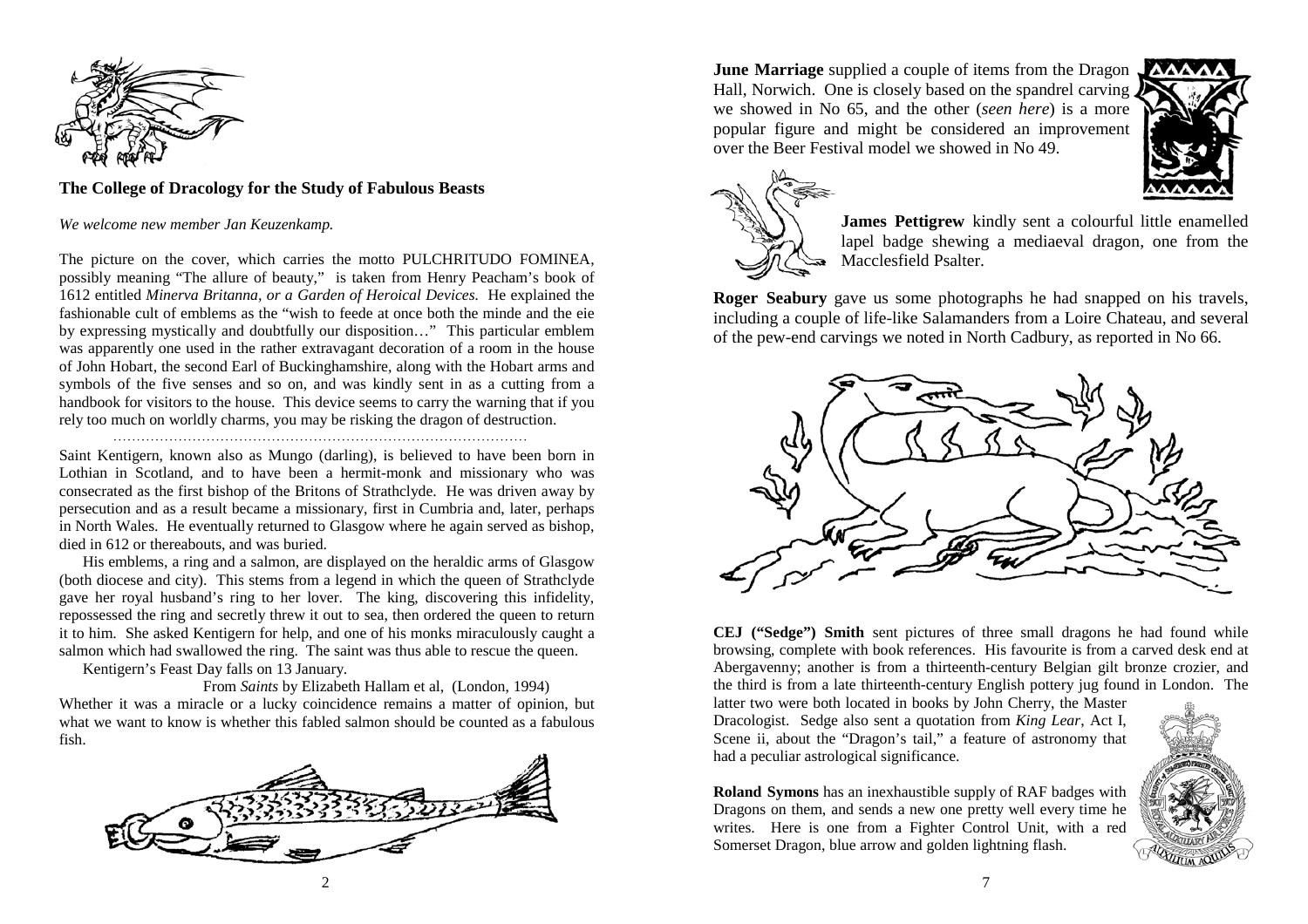## **From the Postbag**

**Hugh Antrobus** has sent a colour photograph of the Beaufort arms at Christ College, Cambridge, in which the horns of the Yale supporters are almost straight.

**Roger Barnes** kindly donated a calendar from New Zealand with fantastically colourful drawings of different kinds of Taniwha – mythical monsters – including the Moko-hiku-waru (eight-tailed lizard), Mangapuera (a sort of bird-headed dragon), Te Ihi (giant water reptile), Hotupuku (giant land reptile) and eight others, all in the rather diagrammatic Maori style – a real treasure.

**Dan Dyoss** sent a picture of an enormous moulded armorial device on the wall outside the railway station in Derby, showing the assumed arms of the old Midland Railway Company with its famous legless Wyvern crest and what appear to be a Dragon and a Dolphin as supporters.

**Leslie Hodgson** found some carved wyverns on a capital in the Church of St James the Less, Thorndike Street, London, depicted in a book on *English Parish Churches.*  The architect of this remarkable church was George Edmund Street, who was the original inspiration of the Arts and Crafts Movement. The capitals were carved by Thomas Farmer.



## **The Ch'i-lin**

The Ch'i-lin, or Ky-lin or Qi-lin  $(pronounced "tsi-lin").$ depending which part of China you are in, is also known in Japan as the Kirin. It is one of the four cardinal spiritually endowed creatures in Chinese mythology, the others being the Tortoise, the Dragon and the Feng Hwang or Chinese Phoenix, who between them control the whole of creation. The Ch'i-lin is reputed to be the leader of all the creatures that live on the land, and is the epitome of purity, peace, prosperity and good fortune.





Because it has a fleshy protuberance on its head that looks rather like a horn, it is often thought to be a variety of Unicorn, or at least the Chinese equivalent of the European animal. Its attributes and legendary appearances are summed up in Joyce Hargreaves' *Bestiary* (Glastonbury, 1990), from which our illustration of a metal sculpture of the beast is taken, and I remember that my parents had a precious porcelain statuette of a Kylin which was greatly admired.

 Benjamin Lee, a Canadian living in Hong Kong, has a Qi-lin as the principal charge on his coat of arms, and it looks really splendid in full colour.